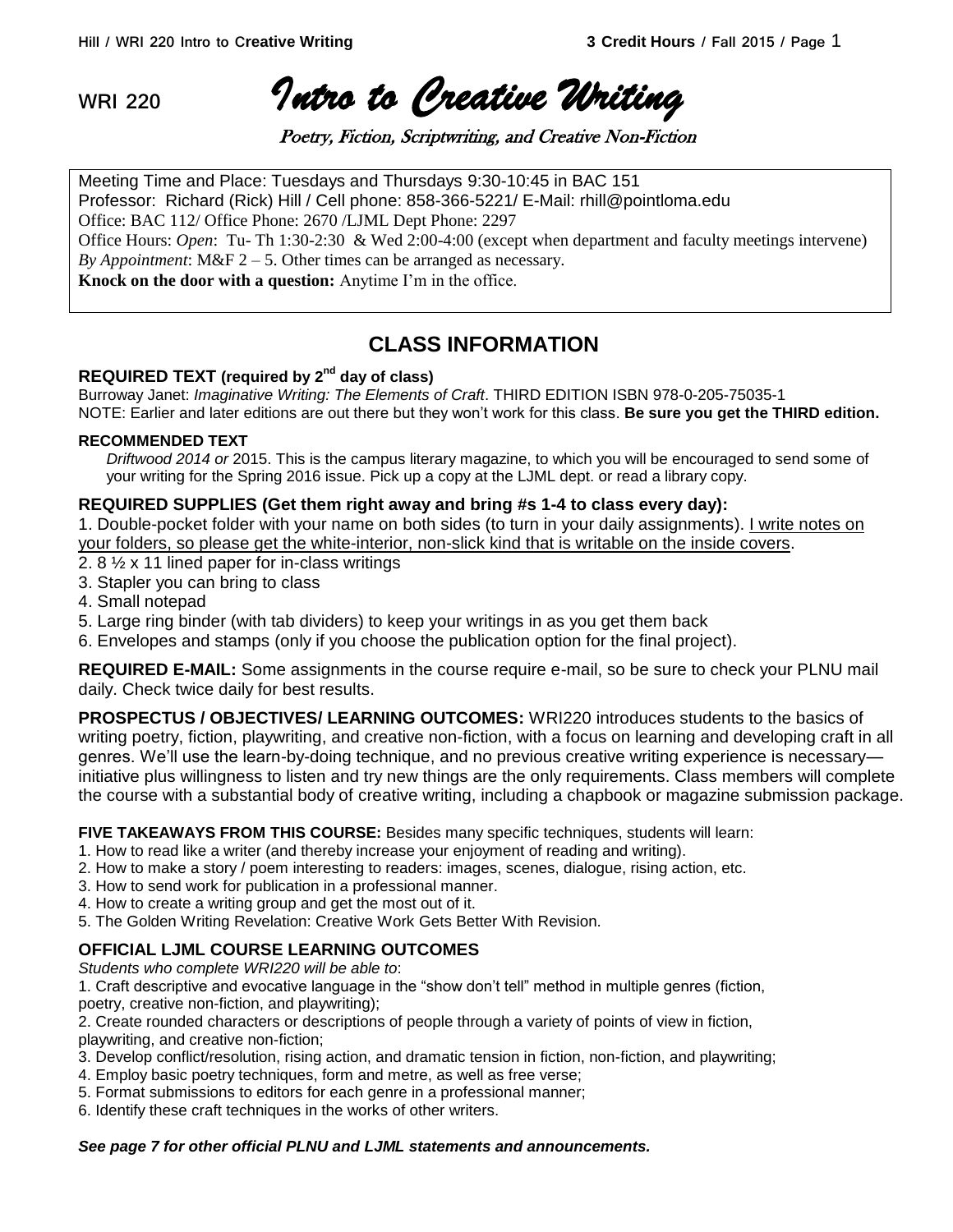#### **SYLLABUS INDEX**

| <b>Assignment Format Guidelines</b>  | pg <sub>3</sub> | Grades: How to assure an A, B, C, etc.   | pg <sub>5</sub> |
|--------------------------------------|-----------------|------------------------------------------|-----------------|
| ASSIGNMENT SCHEDULE                  | pg 9            | Late Work and Dropped Scores Policies    | pg 3-4          |
| Attendance and Policies              | pg2             | <b>Official PLNU and LJML Statements</b> | pg <sub>7</sub> |
| <b>Classroom Deportment Policies</b> | pg 6            | Participation and Class Discussion       | $pg$ 3-4        |
| Final Exam Info                      | pg 6            | Plagiarism Policy                        | pg 6            |

**ACTIVITIES**: We'll have seminars on form and technique, in-class writings and workshops, audio and video visits by famous and/or good writers, large and small group workshops, and general encouragement.

## **COURSE REQUIREMENTS AND GUIDELINES**

THE FIRST REQUIREMENT is to read this document carefully. To help you achieve the most out of the course as the semester progresses, I have detailed all policies and expectations in the sections that follow. My goal for putting it all in writing is to avoid misunderstandings and help you earn the best grade possible. Here are some specifics:

**I. WRITING:** You will be amazed by the volume of creative work you'll produce this semester, and I hope your voluminous output will inspire you to keep writing throughout your life. In order to actually produce the work, a quiet place where you can read and write for at least six hours per week is essential. If your schedule doesn't permit at least six hours per week for this class's assignments, you should consider taking the course another time when you can get more out of it.

**II***. ATTENDANCE*: Regular attendance is a must in a seminar course like this one since so much happens in the class discussions and hands-on group work. Here are the specific policies:

Excused absences: The only "excused" absences are those authorized by the Provost, usually for official school activities (sports, music, speech, etc.). Your coach or activity sponsor will notify the Provost if you are involved in an excusable activity; the Provost's office will then notify all your professors.

Absences with no grade penalty: Students are allowed up to three absences for illness, personal business, family in town, oversleeping, or whatever, without grade penalty and without having to explain or have anyone write a note for the absence. Please keep in mind that once the three absences are used up, further absences--even if they are for a good reason, like a friend or family emergency--will affect your grade. Also, if you miss a conference scheduled during class time, you will be counted absent that day.

Excessive absences: Students who miss more than three classes will drop two grade increments (examples: A to B+, B- to C) for each missed class over three. Students who miss four classes before midterm will be de-enrolled from the course. Six absences at any point in the semester will incur an automatic de-enrollment with an F or WF grade.

Late Arrivals: It's better to show up late for class than not show up at all, but keep in mind that after the third occurrence, late arrivals and early departures will count as half-absences.

*Exceptions to the above*: If you have a serious accident or illness, the attendance policy and assignment schedule will be modified, provided you notify me as soon as possible. **Please also notify me immediately if you have a schedule conflict that may cause you to be late for class more than three times in the semester.** 

**III. CLASS PARTICIPATION:** The course works well as a writing seminar only if everyone is active. And when it comes to grades, saying "I'm not into class participation" in a seminar course is like saying to your math professor "I'm not into quizzes and tests." So this is a good course to practice getting over any shyness you may have in speaking in class--after a few days, we'll all know each other, so go ahead and speak your mind.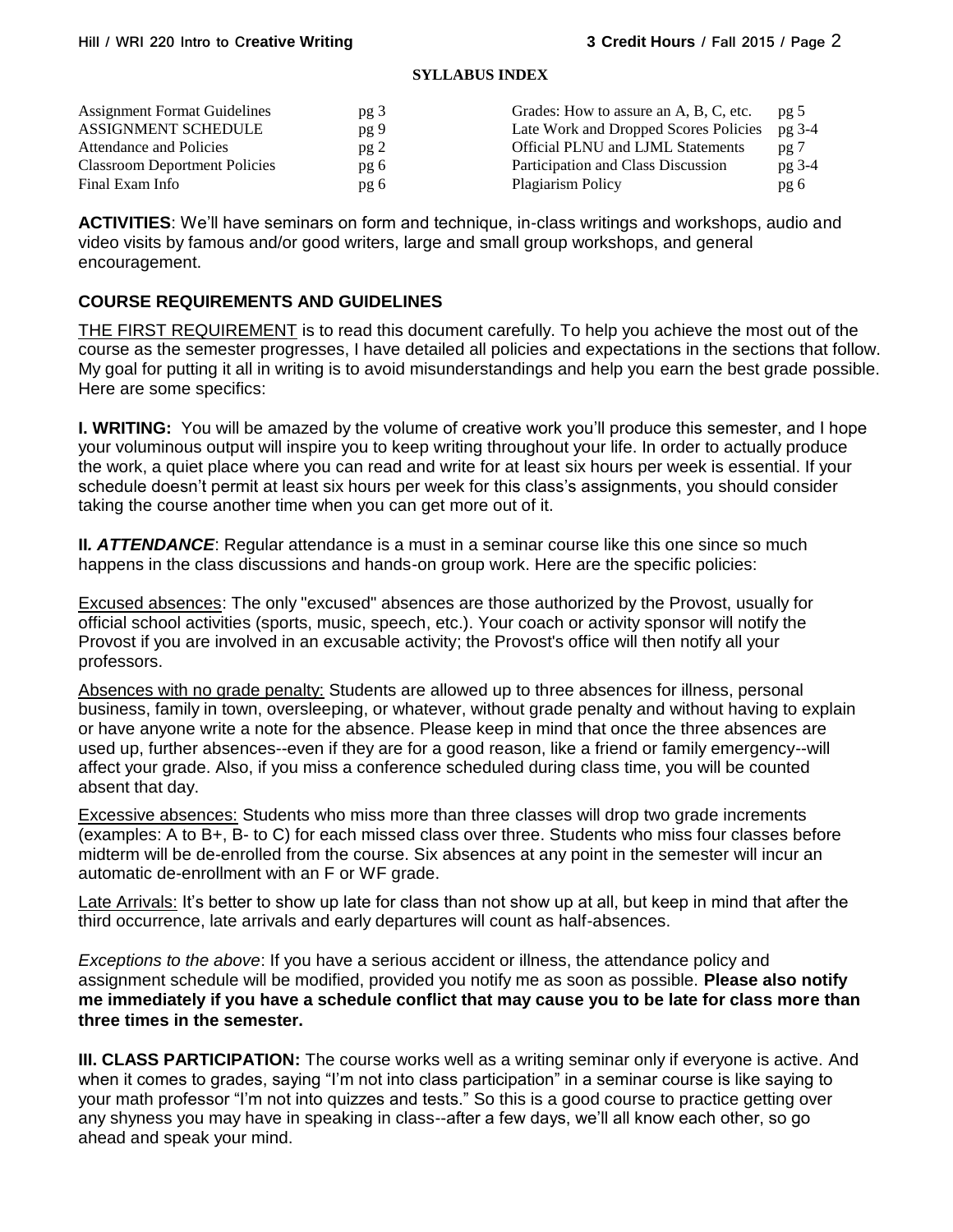A WORD ON WORKSHOP DISCUSSIONS: Please feel free to write whatever you want. As a reader, please strive for editorial detachment, offering constructive comments on projects put before the workshop, regardless of whether you like or approve of the content. Personal, political, and/or moral stances should not dominate our discussions of writing.

A CAVEAT ON THE ABOVE: You can write whatever you want without fear of shocking or offending me. **HOWEVER, you should not read anything aloud in class or in our public reading final that would offend those who avoid profanity. Likewise, you should not distribute scripts for class reading that use profanity.** Profanity and other vulgar language are offensive to some people, whether they say so publicly or not. If you have any question about whether an item is okay to read out loud, always ask me before you read it.

**IV. READING:** Students are expected to complete all assigned readings (in the textbooks and peer worksheets) by the date due. Instead of reading quizzes, typed READING LOG SHEETS with notes, comments and questions will be due daily for assignments in the *Creative Writer's Handbook.*

## **How to format a reading log sheet (also see example on page 12)**

1. At the top of the sheet, type **your name**, **the class** ("Creative Writing"), **my name** (Rick Hill), **the date**, and the chapter(s) or page(s) covered.

2. On the rest of the sheet, type one or two valuable quotes or paraphrases from the assigned chapter(s) **and write briefly on how the quotes relate to your writing.** Writing only the quotes or paraphrases is not acceptable—make it personal.

**How much to write**: a single spaced, half-page or so should be plenty.

**Reading sheets must be typed. If you have computer trouble,** a handwritten sheet will be accepted once, but only if **turned in at the very beginning of class (this policy designed to discourage doing homework in class on the day it's due).**

If all the previous instructions are followed, you will receive full credit for your sheet—like getting 100% on a reading quiz. If anything is missing you will receive half credit. If two components are missing, you will receive no credit. Taking into account that things come up and it sometimes takes a miss to get things right, your lowest reading sheet score will be dropped.

**V. WRITING ASSIGNMENTS AND DEADLINES:** An assignment sheet is attached, but our schedule may be altered as circumstances indicate—we want to be open to creative opportunities. I will announce any changes in the schedule; if you are absent, it is your responsibility to call or e-mail so I can keep you informed.

**VI. TURNING IN ASSIGNMENTS:** My experience as a writer has taught me that (a) waiting for inspiration is usually a waste of time, and (b) working under pressure often produces inspired work. To encourage inspired work, **all assignments, reading sheets, and worksheet items must be completed by the date due and are due at the beginning of class.** Don't worry about whether the item is "good enough" or not; just turn it in so you can (a) feel like a practical, professional writer and (b) get credit. Please type or write the assignment title on all work you turn in. Should you become confused about assignments or due dates, come see, call or e-mail me immediately. NOTE: I**f you wait till an assignment is due to express confusion about it, you have waited too long and will not receive credit.** 

USING FOLDERS: Turn in your assignments in a double-pocket folder marked with your name on both sides. I will read everything you turn in and make pithy comments, so be sure to get the kind of folder that has a writable inside surface. Use post-its or other notes to let me know if you have specific items you'd like comments on or specific questions about your work that you'd like answered.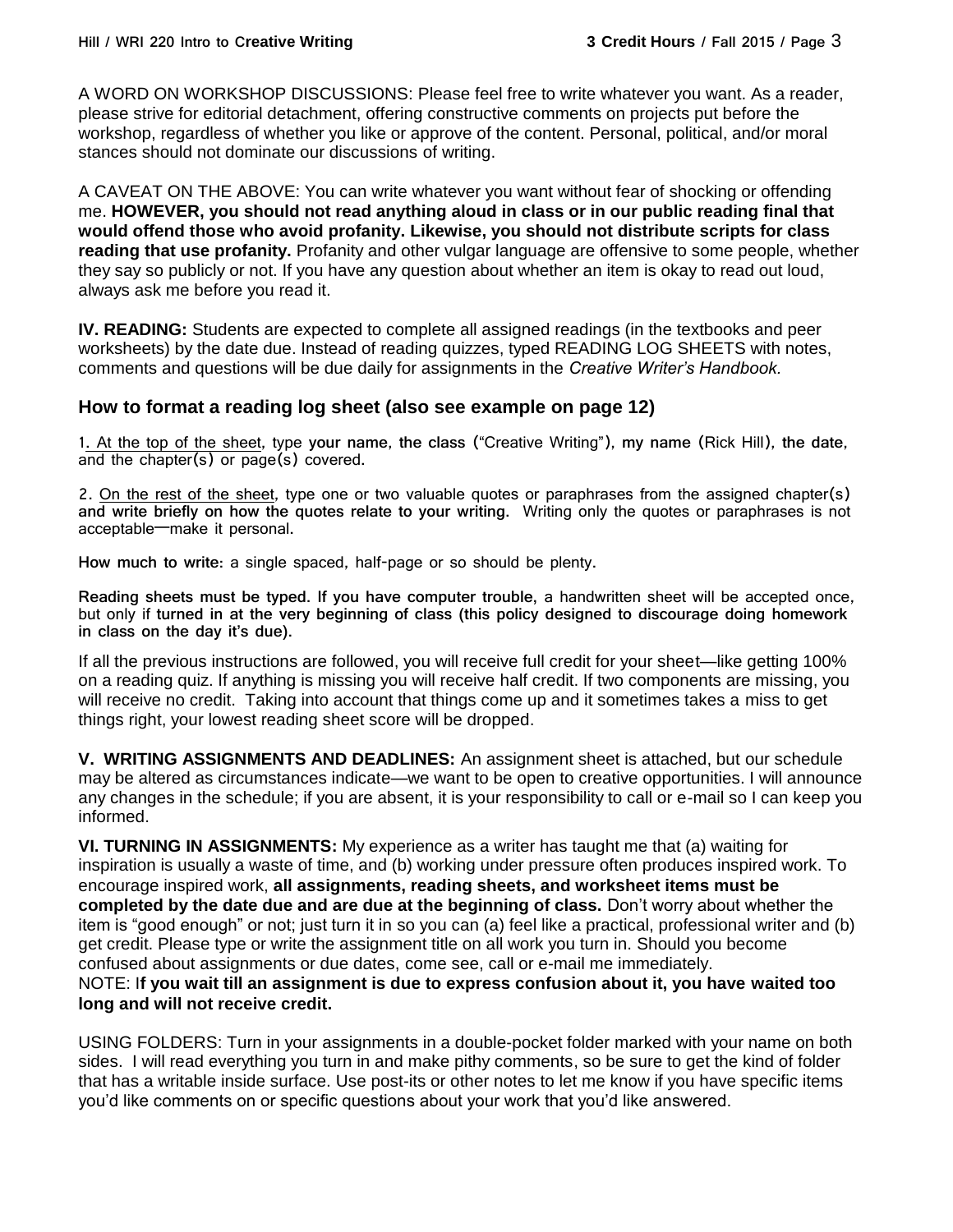#### **VI. TURNING IN ASSIGNMENTS (continued)**

WRITING MECHANICS: All work turned in should be prepared as if each piece were being submitted to those artistic and picky souls who edit creative writing magazines. You will receive handouts on proper formats for each genre. These are musts if you want your work counted for credit:

- Always staple multiple pages Use dark print Don't use hard-to-read fonts
- Type everything except in-class writing assignments Keep backups of your work
- 
- Leave ample margins Proofread carefully Use your spell checker

WHAT TO TURN IN WHEN A CREATIVE WRITING ASSIGNMENT (Poetry, Fiction, Non-Fiction, Playscript) IS DUE:

**Think of each assignment as a package that looks like this: 1. On Top: The final draft of the item. This clean draft follows all of the writing mechanics guidelines above.**

**2. Below the Top Draft: At least one MARKED draft of the item. A marked draft is a printout that has pen or pencil corrections/notes on it. It may be that you usually do all your corrections on the computer; if so, use this marked draft method anyway while you are in this class. Writing on a typed draft will give a new dimension to your editing—you'll get a better view with pen in hand. Try it and see.**

**3. On the bottom: first draft or rough notes, either written or typed.**

**THE WHOLE PACKAGE (3 pages minimum) IS STAPLED TOGETHER AND PLACED IN YOUR FOLDER TO TURN IN.**

#### *First drafts or incomplete packages are not eligible for credit. Packages turned in with all the above components will be accepted for full credit; otherwise, the dropped scores policy will apply.*

*Dropped scores on writing assignments:* To allow for absence, illness, writer's block, friends who need counseling, relatives in town, etc. etc., the lowest two or missing writing assignments will be dropped from grade calculation. Please don't ask for extensions or waivers if you use both of your drops. Missing annotated worksheet assignments are the equivalent of take-home midterms and won't be dropped. **If you miss an annotated worksheet, your course grade will go down.**

*How to get credit for a daily assignment if you miss the class in which the assignment is due: If you are absent, have a friend bring your assignment or otherwise get it to me by the beginning of class time for full credit.* **You may e-mail your final draft as an attachment, but to receive credit you must, in addition to sending the email, bring a hard copy of the** *entire package* **by the next class day.**

**Late printing caution:** Assignments are due at the beginning of class on the date due. Allow for long lines and jammed printers in the campus computer labs---do not wait until a few minutes before class to print out your assignments. Get in the habit of printing out your assignments the day before they are due. *Coming to class late because of printer trouble will count against your absence total and the dropped score provision will apply to your assignment. Instead, get full credit by e-mailing your assignment before class time; then come to class on time and bring your hard copy package by the next class.* 

**VII. ORGANIZATION: DO NOT THROW AWAY ANY WRITING DONE FOR THE CLASS UNTIL THE END OF THE COURSE.** Starting the first day of class, keep all your writings, however rough, in your pocket folder, which is subject to daily review. Each new week, transfer last week's work from your pocket folder to your ring binder. Organize your binder by genre (poetry, fiction, non-fiction, playwriting), with a section for Reading Log Sheets at the end (see section IV). At the end of the semester, you'll hand in your ring binder as a record of what you have accomplished. I'll look it over and hand it back as a souvenir and sourcebook for further development of projects you started this semester.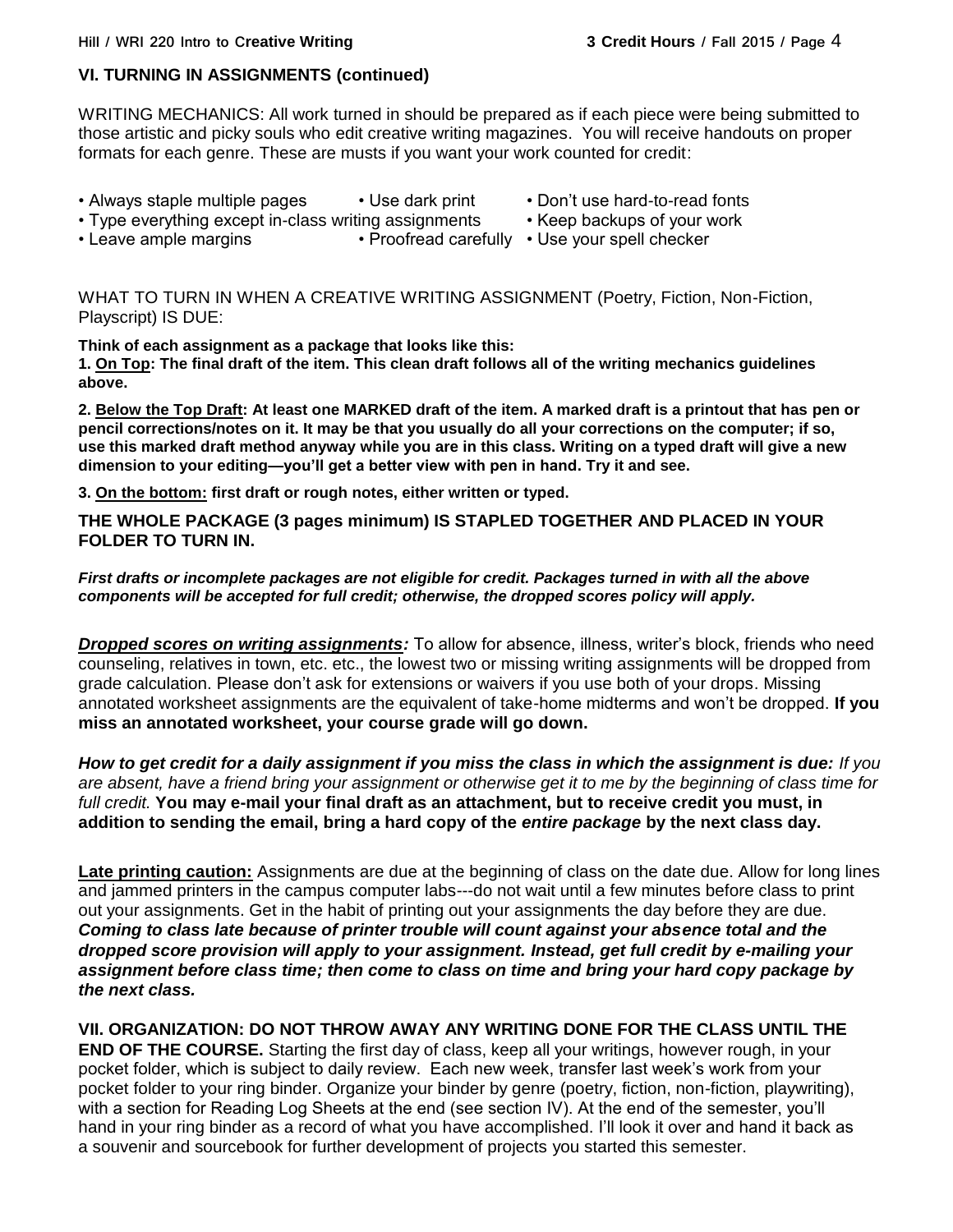#### **VIII. Worksheets and Workshops**

We will have several WORKSHOPS as the class progresses; worksheets, the text for the workshops, consist of writing by your classmates. When worksheets are due, it is your responsibility to read and annotate them completely and carefully BEFORE class. *Worksheets are a crucial part of the course like a major paper or take-home midterm in other courses. Failing to do one or more worksheets on time will affect your grade just as missing a major paper or midterm would in other classes.*

**IX. EVALUATION:** Grades will be based on attendance, completion of assignments, class participation (including reading and commenting on workshop pieces), commitment to improvement, and **demonstrated** willingness to work at the craft of writing. Grades will NOT be based on your innate talent or lack thereof, your subject matter, writing style, or whether or not you agree with me in class discussions and workshop sessions.

In other words, it is possible to get an A, even if your writing talent is the "worst" in the class, and you can get a D or F even if your writing talent is the "best" in the class. Talent and content are not the issue; grades are based on what you actually DO. I will use the guidelines below when I determine final grades. Cases that do not fall exactly within the guidelines will receive pluses and minuses as appropriate.

**How to insure an A:** Miss no more than two class sessions. Turn in all reading sheets on time. Turn in all assignments on time. Participate in every class you attend. Follow all the guidelines for writing time, deadlines and mechanics zealously. Read and write useful comments on all worksheets before class. Take all the assignments seriously and work hard (multiple drafts) on each one. Turn in a professional-looking final portfolio. Schedule two one-on-one sessions, one before midterm. Submit work to the campus magazine or outside publication.

*How to insure a B:* Miss no more than three sessions. Complete all assignments and miss no more than two deadlines. Participate often. Read and write comments on worksheets before class. Follow guidelines for writing time, deadlines and mechanics. Schedule at least one one-onone session before midterm. Turn in a conscientious final portfolio. Submit work to the campus magazine or outside publication.

*How to insure a C:* Miss no more than four sessions. Participate regularly. Read and write comments on worksheets before class starts. Miss no more than one worksheet. Miss no more than four assignments. Follow guidelines for mechanics. Complete final project and final exam.

*How to insure a D or F:* Come late and/or unprepared for class regularly, miss more than five classes, miss several assignments or turn them in late, don't participate much, and pay little or no attention to the syllabus and course guidelines.

PLAGIARISM AND COPYING: I don't imagine anyone will be copying published poems or stories and trying to pass them off as original, but occasionally students are tempted to copy reading sheets from other students. Please do your own sheets—**even a single instance of copying from another student or otherwise—will result in an F for the course and referral to the academic dean.**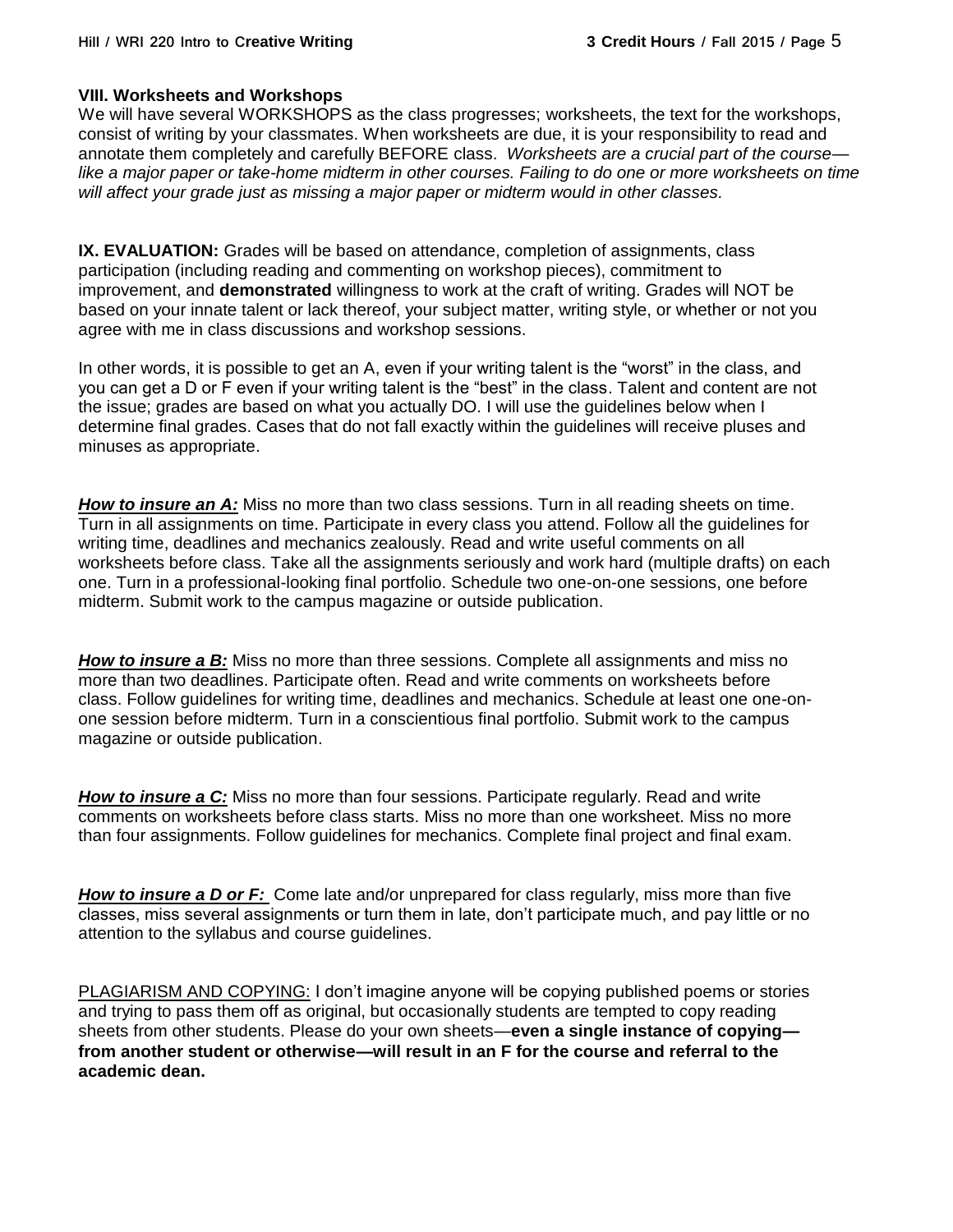#### **CLASSROOM DEPORTMENT POLICIES**

How you dress is your business, and you certainly don't have to check your personality at the door. However, adult deportment is the standard in this class. Please refrain from all of the following disruptive and/or distracting actions during official class time:

1. Leaving the ringer on your cell phone. Turn it to off or vibrate. NEVER TEXT IN CLASS.

2. Reading outside material (including school publications). Save for after class.

3. Doing work from other classes or engaging in any personal writing. See above.

4. Doing ANY non-class activities on your computer or phone. Violators will be asked to leave and be counted absent for the day.

5. Holding private conversations while the professor is talking or while another student is making a comment or asking a question during class discussion.

6. Showing up late and/or without books or other required materials.

7. Doing anything else that is obviously disruptive to other students or distracting to the professor.

*Temporary departures:* If you have to leave class temporarily to take an important call, use the restroom, etc, you don't need to ask permission. But do let me know before class begins if you'll need to leave early and won't be back.

*Health Issues:* If you have a health issue that requires you to sit in a particular area or stand for part of class, wear sunglasses in class, take prescribed medicine, leave class often, etc., be sure to let me know your situation in advance.

**FINAL EXAMS** will include a portfolio, a final project, and public readings of work completed in this course. **Our final is scheduled for Tues 12/15, 10:30 am till 1:00 pm.** Participation in the final is required, and since our final is a public event, it can't be made up or rescheduled for individuals. Missing the final reading will lower your grade by a full letter (A to B, C to D, etc.) Therefore, you will do well to not buy airline tickets or make any other plans that will conflict with the scheduled final exam.

**AND FINALLY,** all the rules, regulations, and admonitions above are designed to make the technical part of this course easy to understand, thus allowing the creative heart of the course to flourish. This class will be run on a cooperative basis--let me know your interests and ideas. Comments, criticism, and suggestions are always welcome. Also, one-on-one discussions can be very helpful in all stages of writing, so don't be shy about scheduling conferences—think of office sessions as a regular and necessary part of the course.

*SEE NEXT PAGE for official LJML department, section, and course learning outcomes, plus other official PLNU and LJML policy announcements.*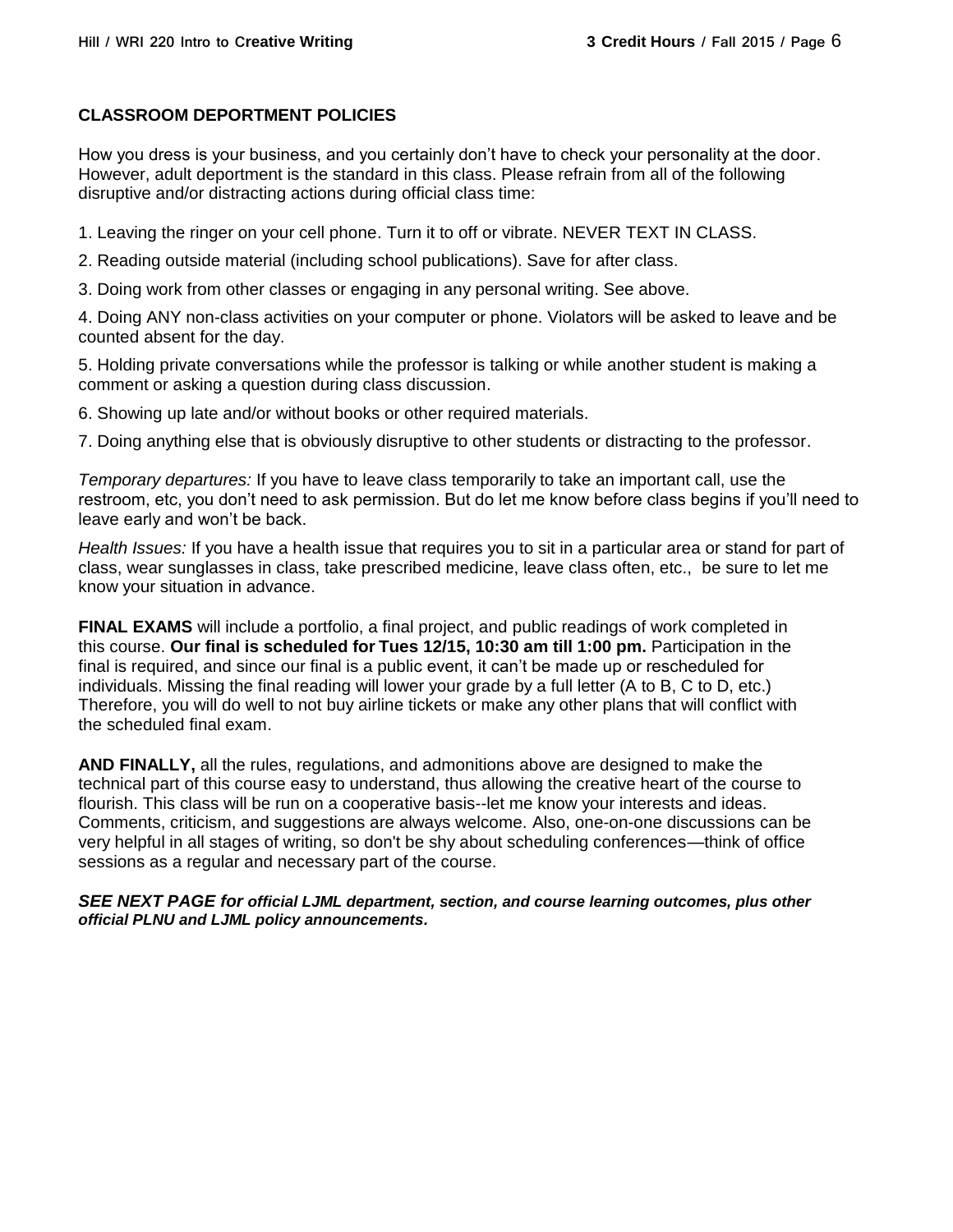#### **OFFICIAL POLICY STATEMENTS FROM PLNU ADMINISTRATION AND THE LJML DEPARTMENT**

#### **WRITING PROGRAM LEARNING OUTCOMES**

*Students who complete the WRITING program will be able to:*

- 1. Apply creative and advanced skills in various forms and genres of writing.
- 2. Demonstrate knowledge of the conventions and terminology of creative and advanced writing within literary and non-literary texts.
- 3. Demonstrate knowledge of major literary-theoretical perspectives and terminology.
- 4. Develop connections between the literature and language studied and the contemporary world.
- 5. Engage in writing and editorial processes through campus publications and external internships.

## **Official Message from the Vice-Provost on course attendance and changes in registration:** *It is*

*the student's responsibility to maintain his/her class schedule. Should the need arise to drop this course (personal emergencies, poor performance, etc.), the student has the responsibility to follow through (provided the drop date meets the stated calendar deadline established by the university), not the instructor. Simply ceasing to attend this course or failing to follow through to arrange for a change of registration (drop/add) may easily result in a grade of F on the official transcript.*

#### OFFICIAL ACADEMIC ACCOMMODATIONS STATEMENT FROM THE UNIVERSITY

**"While all students are expected to meet the minimum academic standards for completion of this course as established by the instructor, students with disabilities may require academic accommodations. At Point Loma Nazarene University, students requesting academic accommodations must file documentation with the Disability Resource Center (DRC), located in the Bond Academic Center. Once the student files documentation, the Disability Resource Center will contact the student's instructors and provide written recommendations for reasonable and appropriate accommodations to meet the individual learning needs of the student. This policy assists the University in its commitment to full compliance with Section 504 of the Rehabilitation Act of 1973, the Americans with Disabilities (ADA) Act of 1990, and ADA Amendments Act of 2008, all of which prohibit discrimination against students with disabilities and guarantee all qualified students equal access to and benefits of PLNU programs and activities.**

**OFFICIAL PUBLIC DISCOURSE STATEMENT:** *"Much of the work we will do in this class is cooperative, by nature of the class discussions and general feedback given to written work and/projects; thus you should think of all your writing and speaking for and in class as public, not private, discourse. By continuing in this class, you acknowledge that your work will be viewed by others in the class."*

**Official FERPA Statement:** "In compliance with federal law, neither PLNU student ID nor social security number should be used in publicly posted grades or returned sets of assignments without student written permission. This class will meet the federal requirements by (each faculty member choose one strategy to use: distributing all grades and papers individually; requesting and filing written student permission; or assigning each student a unique class ID number not identifiable on the alphabetic roster.). Also in compliance with FERPA, you will be the only person given information about your progress in this class unless you have designated others to receive it in the 'Information Release' section of the student portal. See 'Policy Statements' in the undergrad student catalog."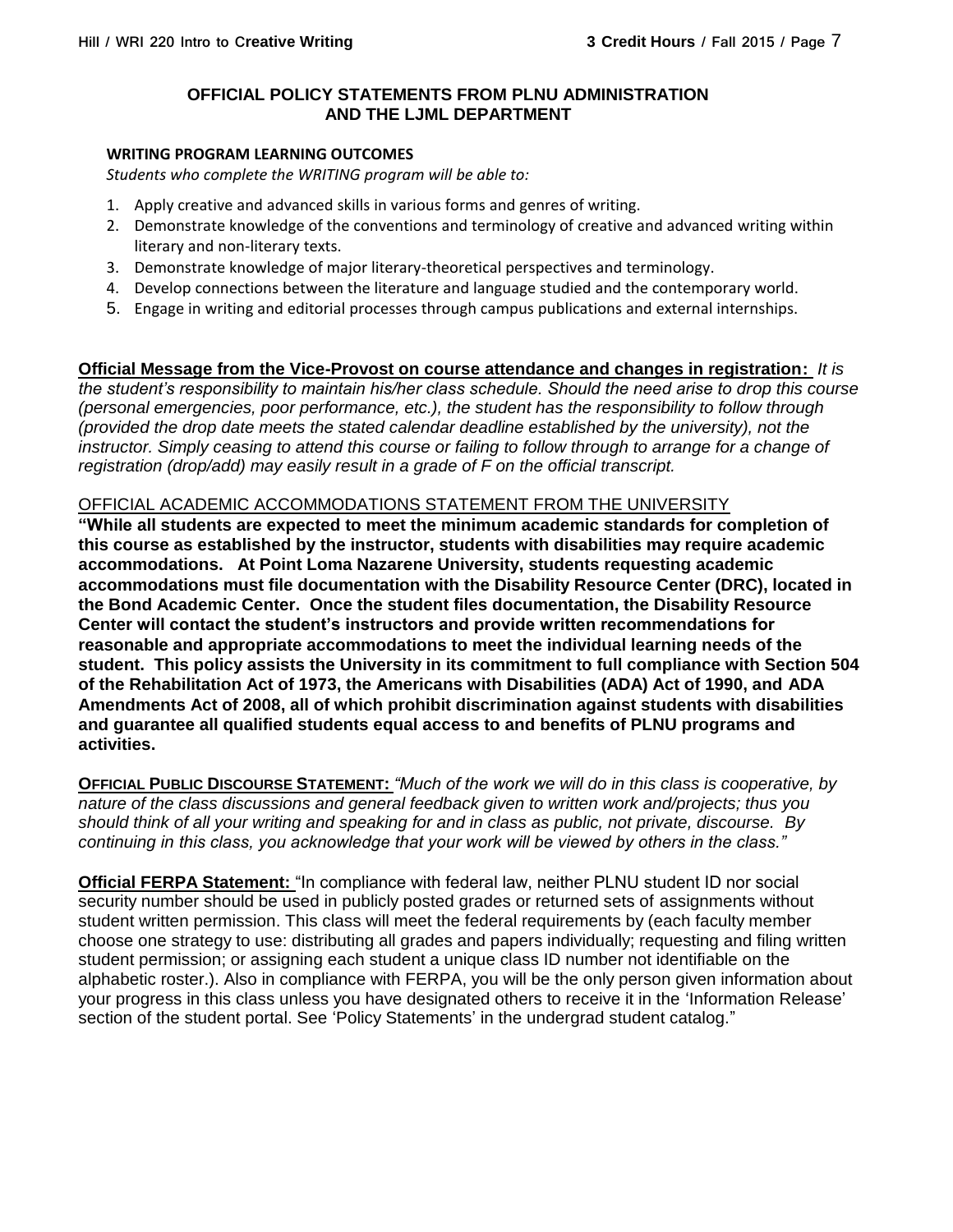# RICK HILL'S SCHEDULE OFFICE: BAC 112 Fall 2014<br>Office Phone: x2670 Home Phone: 858-270-5227 E-mail: rhill@pointloma.edu

Home Phone: 858-270-5227 E-mail: rhill@pointloma.edu

| Feel free to knock with a question anytime I'm in the office |  |  |
|--------------------------------------------------------------|--|--|
|--------------------------------------------------------------|--|--|

| Monday                                              | Tuesday                                                 | Wednesday                                                                           | Thursday                                                | Friday                                              |
|-----------------------------------------------------|---------------------------------------------------------|-------------------------------------------------------------------------------------|---------------------------------------------------------|-----------------------------------------------------|
| $9:45-$                                             | $9:30 -$                                                | $9:45-$                                                                             | $9:30 -$                                                | $9:45-$                                             |
| <b>CHAPEL</b>                                       | <b>WRI220</b>                                           | <b>CHAPEL</b>                                                                       | <b>WRI220</b>                                           | <b>CHAPEL</b>                                       |
| 10:30                                               | Intro to Creative<br>Writing in BAC151                  | 10:30                                                                               | Intro to Creative<br>Writing                            | 10:30                                               |
|                                                     | 10:45                                                   |                                                                                     | 10:45                                                   |                                                     |
| 10:40                                               | 11:00                                                   | 10:40                                                                               | 11:00                                                   | 10:40                                               |
| 11:30                                               | <b>WRI 315</b><br>Advanced<br>Composition<br>in BAC 102 | <b>OFFICE</b><br>(BY<br><b>APPOINTMENT)</b>                                         | <b>WRI 315</b><br>Advanced<br>Composition<br>in BAC 102 |                                                     |
|                                                     | 12:15                                                   | 11:30                                                                               | 12:15                                                   | 11:30                                               |
| 12:00                                               | 12:30                                                   | 12:00                                                                               | 12:30                                                   | 12:00                                               |
| <b>LUNCH</b>                                        | <b>LUNCH</b>                                            | <b>LUNCH</b>                                                                        | <b>LUNCH</b>                                            | <b>LUNCH</b>                                        |
| 1:00                                                | $1:15$                                                  | 1:00                                                                                | 1:15                                                    | 1:00                                                |
| 2:00                                                | $1:30 -$                                                | 2:00                                                                                | 1:30                                                    | 2:00                                                |
| <b>OFFICE</b><br><b>BY</b><br><b>APPOINTMENT</b>    | <b>OFFICE</b>                                           | <b>OFFICE</b><br>(DROP-IN)                                                          | <b>OFFICE</b>                                           | <b>OFFICE</b><br>(BY<br><b>APPOINTMENT)</b>         |
| 2:50                                                | 2:30                                                    | 2:35                                                                                | 2:30                                                    | 2:50                                                |
| 3:00                                                | 3:00                                                    | 2:45                                                                                | 3:00                                                    | 3:00                                                |
| <b>OFFICE</b><br>(BY<br><b>APPOINTMENT)</b><br>3:50 | LIT200 sec 4<br>in BAC 103                              | Faculty / Department<br>/Committee Meetings<br>OR OFFICE (BY<br><b>APPOINTMENT)</b> | <b>LIT200</b> sec 4<br>in BAC 103                       | <b>OFFICE</b><br>(BY<br><b>APPOINTMENT)</b><br>3:50 |
|                                                     | 4:45                                                    | 4:30                                                                                | 4:45                                                    |                                                     |
| 4:00                                                | 5:00                                                    | 4:30                                                                                | 5:00                                                    | 4:00                                                |
| <b>OFFICE</b><br><b>BY</b><br><b>APPOINTMENT</b>    | <b>OFFICE</b><br>(DROP-IN)                              | <b>WRI 216</b><br>Lit Magazine Lab<br>in BAC 151                                    | <b>OFFICE</b><br>(DROP-IN)                              | <b>OFFICE</b><br>(BY<br><b>APPOINTMENT</b> )        |
| 5:00                                                | 5:30                                                    | 5:30                                                                                | 5:30                                                    | 5:00                                                |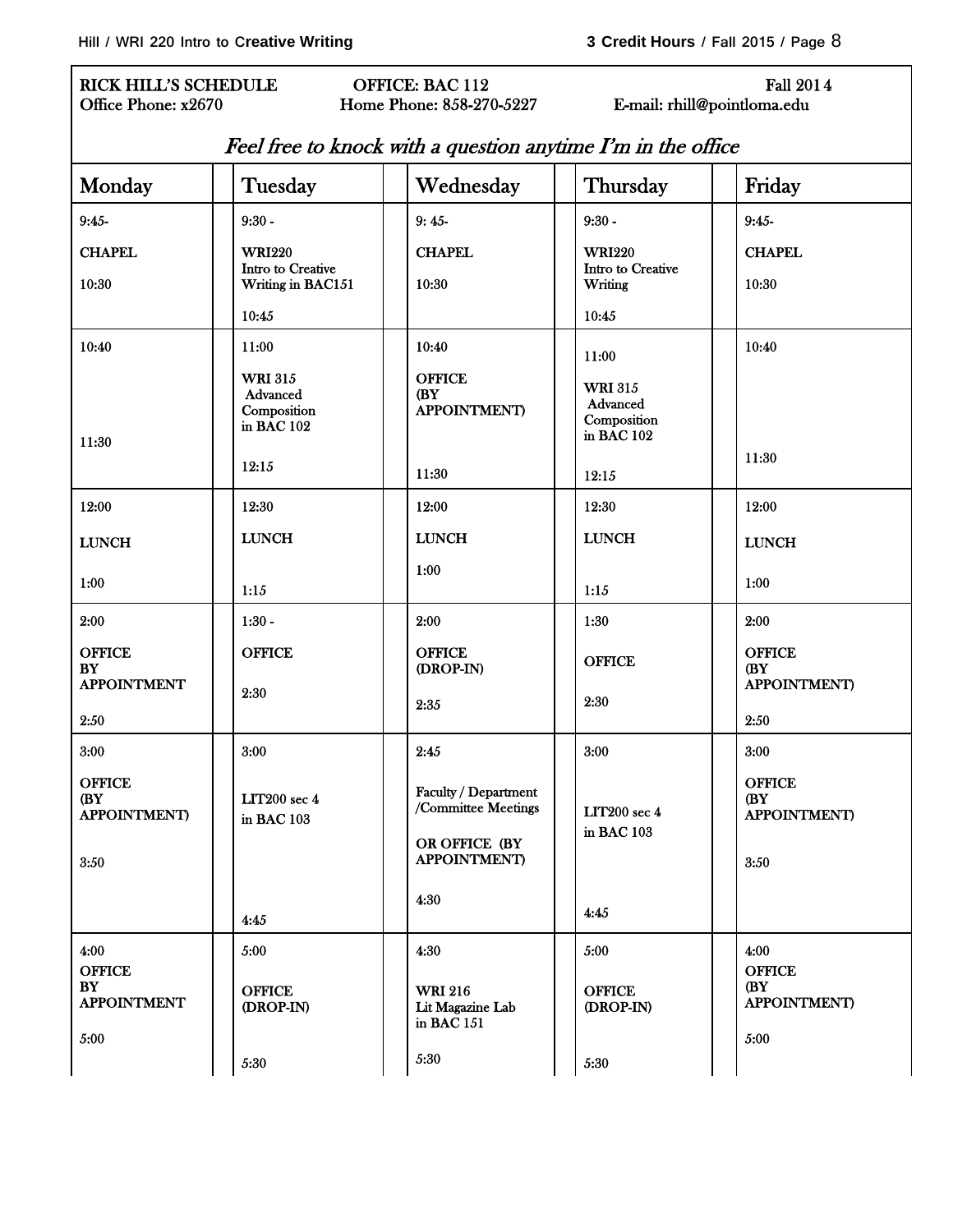## **COURSE CALENDAR (subject to adjustment as necessary)**

| <b>DATE</b>          | READING and SHEET(S) due                                                                                                                                                                                                                                       | <b>WRITING DUE</b>                                                                                                                                                                                                                                                                                                                                                                                                                                                            | <b>ACTIVITY /TOPIC</b>                                                                                                   |
|----------------------|----------------------------------------------------------------------------------------------------------------------------------------------------------------------------------------------------------------------------------------------------------------|-------------------------------------------------------------------------------------------------------------------------------------------------------------------------------------------------------------------------------------------------------------------------------------------------------------------------------------------------------------------------------------------------------------------------------------------------------------------------------|--------------------------------------------------------------------------------------------------------------------------|
| Week 1<br>TH 9/3     | No sheet due today<br>See instructions for reading<br>sheets, p2 and example on<br>p12.                                                                                                                                                                        | 1. Group poem (in-class assignment)<br>ALL ASSIGNMENTS IN THIS COLUMN FROM NOW ON ARE DUE<br>AT THE BEGINNING OF CLASS ON THE DATE LISTED.                                                                                                                                                                                                                                                                                                                                    | -Get acquainted<br>-Review syllabus<br>-Why take this class?<br>-Intro to poetry                                         |
| Week 2<br>TU 9/8     | Ch 1 and CH 10 (two sheets)<br>For all reading sheets, read the<br>instruction part of the chapter<br>carefully; then read at least two<br>of the sample pieces that<br>follow. In your sheets, Don't<br>critique stories; focus on the<br>writer's technique. | 1. Syllabus quiz final.<br>2. Typed group poem. Bring a hardcopy to class and send an e-<br>copy to prof.<br>3. One "Try This" exercises, from CH 1 or from CH 10. Do more<br>than one draft. Note the exercise and page number on your final<br>copy.                                                                                                                                                                                                                        | -In-class writing: getting<br>in the details<br>-Poetry vs. Songwriting<br>-Writing a corporate<br>sonnet                |
| Week 2<br>TH<br>9/10 | Ch 2 sheet                                                                                                                                                                                                                                                     | Completed class sonnet OR one "Try This" exercises, from CH 2 or<br>CH 10. Note the exercise and page number on your final copy.                                                                                                                                                                                                                                                                                                                                              | -Revision<br>-Essential poetry terms<br>-Response Poems<br>-Free Writers Chronicle!                                      |
| Week 3<br>TU 9/15    | Ch 3 sheet and Writer's<br>Chronicle feedback<br>(one sheet for both)                                                                                                                                                                                          | 1.A response poem to any poem in the book so far<br>2. A poem from one of the "Try This" exercises in either CH 10 or<br>CH 3. Note the exercise and page number on your final copy.<br>3. Print a 2 <sup>nd</sup> clean copy of any poem you've written so far,<br>including today's assignments                                                                                                                                                                             | -Image, Voice, Point of<br>View<br>- Poetry forms<br>-Poetry partners<br>-poems & song lyrics                            |
| Week 3<br>TH 9/17    | No sheet today                                                                                                                                                                                                                                                 | 1. Poetry partner exchange # 1: response to your partner's poem<br>(send to your partner by Wednesday morning, 11a.m. with cc to<br>rhill)<br>2. Poetry partner exchange # 2: response to your partner's<br>response to your poem (hard copies of all 6 poems-3 poems per<br>partner-are due in class)<br>3. Poetry Worksheet item: Additional clean copy of any poem<br>you've written so far for this class, to be assembled by prof for<br>next Tuesday's Poetry Workshop. | -Poetry readings<br>-Poetry problems and<br>solutions<br>-How to Workshop Poetry<br>(Workshop 101)                       |
| Week 4<br>TU 9/22    | No sheet today. Read and<br>annotate your Poetry<br>Worksheet                                                                                                                                                                                                  | 1. One bad poem, using as many of the problems discussed in<br>class as possible. Make it awful!<br>2. Annotated Poetry Worksheet                                                                                                                                                                                                                                                                                                                                             | -Poetry Workshop<br>-Bad poem readings<br>-Building a character profile                                                  |
| Week 4<br>TH 9/24    | Ch 4 sheet                                                                                                                                                                                                                                                     | Guest Writer? TBA                                                                                                                                                                                                                                                                                                                                                                                                                                                             | <b>Guest Writer? TBA</b>                                                                                                 |
| Week 5<br>TU<br>9/29 | Ch 9 sheet                                                                                                                                                                                                                                                     | 1. One "Try This" exercise from CH 9. Note which exercise you're<br>doing.                                                                                                                                                                                                                                                                                                                                                                                                    | -How to Send Fiction<br>handout<br>Intro to Fiction Plot / Rising<br>Action / conflict and<br>resolution<br>-Group Story |
| Week 5<br>TH<br>10/1 | Ch 6 sheet                                                                                                                                                                                                                                                     | 1. Typed Group Story. Use the "How to Send Fiction" format.                                                                                                                                                                                                                                                                                                                                                                                                                   | -Group story reading<br>-Character & Dialogue<br>-Point of View                                                          |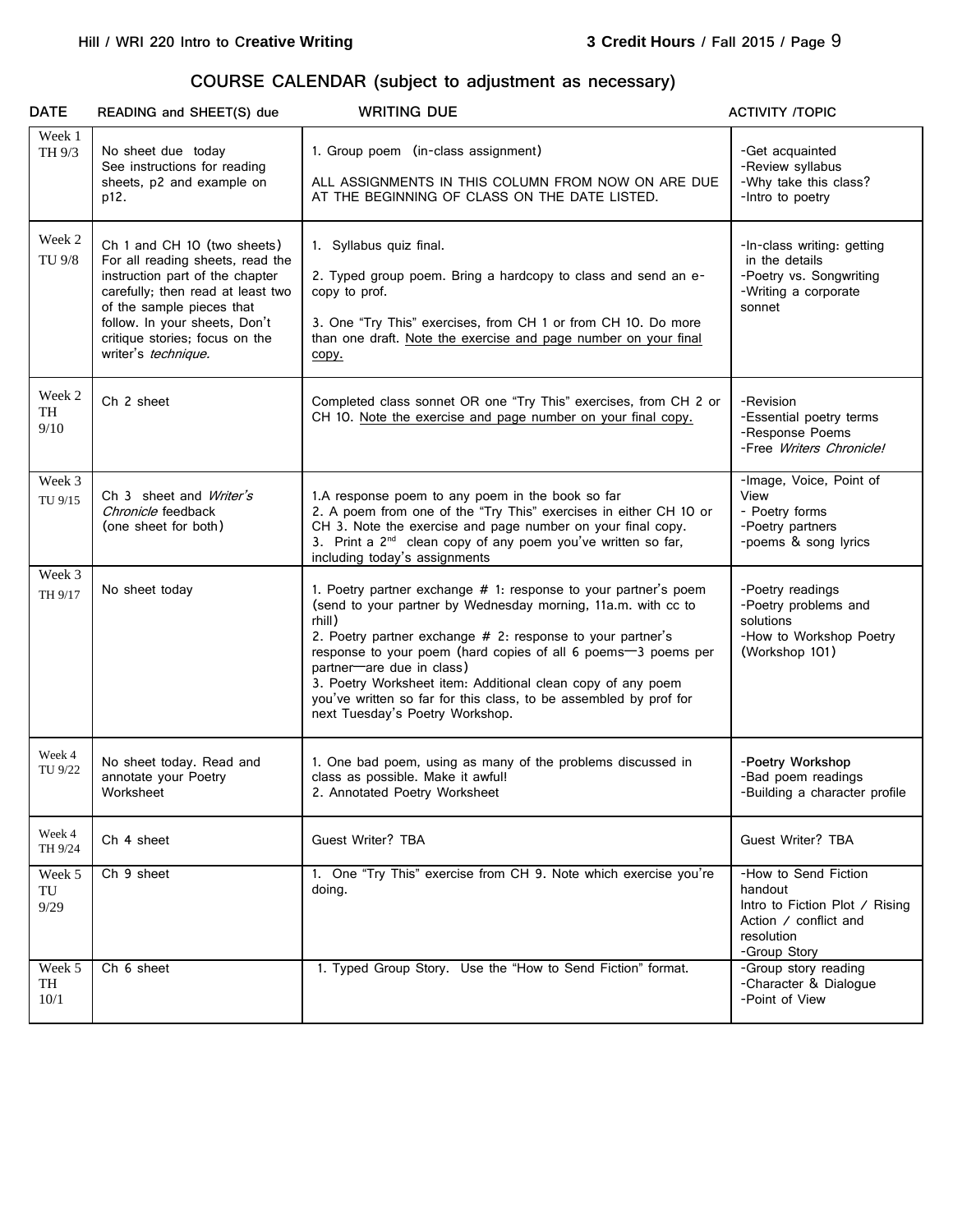| <b>DATE</b>         | READING and SHEET(S) due                                       | <b>WRITING DUE</b>                                                                                                                                                                                                                                                                                                                                                                                                                                                                                    | <b>ACTIVITY / TOPIC</b>                                                                                                |
|---------------------|----------------------------------------------------------------|-------------------------------------------------------------------------------------------------------------------------------------------------------------------------------------------------------------------------------------------------------------------------------------------------------------------------------------------------------------------------------------------------------------------------------------------------------------------------------------------------------|------------------------------------------------------------------------------------------------------------------------|
| Week 6<br>TU 10/6   | CH 5 sheet                                                     | 1. Find an article in a recent newspaper and write a short fiction<br>scene based on it. Write a first draft, 2 pages minimum. Bring<br>draft to class for review; then turn in Thursday with final draft. Work<br>in some dialogue and use the "How to Send Fiction" format.                                                                                                                                                                                                                         | -Point of attack: where to<br>start<br>-Fiction problems handout<br>-What is BOATS Fiction?                            |
| Week 6<br>TH 10/8   | No sheet today                                                 | 1. Second draft of story based on newspaper piece. HTS format<br>2. $1st$ draft of a 2-5 page story with dialogue                                                                                                                                                                                                                                                                                                                                                                                     | -Fiction Reading<br>-"Based on a True Story"<br>or Fiction from Real Life                                              |
| Week 7<br>TU 10/13  | Ch 7 sheet                                                     | 1. Bad short story (1-2 pages), using several problems outlined in<br>class. Make it awful! (But use the HTS format).<br>2. 2 <sup>nd</sup> draft of your 2-5 page story OR start a new one with rising<br>action and resolution Start a new short story using either a "Try<br>This" from any chapter OR a character profile or BOATS ("Based<br>on a True Story"). 1-2 page draft; bring to class for response; turn<br>in with final draft on Thurs.<br>3. Pick some items to revise for Driftwood | -Bad story fest<br>-Revising to avoid the<br>worst.<br>-"Based on a True Story"<br>vs. CNF<br>-Fiction Response groups |
| Week 7<br>TH 10/15  | No sheet today                                                 | 1. New draft of one of your "good" stories.<br>2. Fiction Worksheet Bring a clean copy of any fiction piece written<br>so far                                                                                                                                                                                                                                                                                                                                                                         | -Fiction Workshop 101<br>-Finding CNF topics<br>POETRY DAY: PLAN TBA                                                   |
| Week 8<br>TU 10/21  | No sheet today. Read and<br>annotate your Fiction<br>Worksheet | 1. Annotated Fiction Worksheet                                                                                                                                                                                                                                                                                                                                                                                                                                                                        | -Fiction Workshop                                                                                                      |
| Week 8<br>TH 10/22  | No sheet today                                                 | 1. List of 10 CNF topics you'd like to write on. Use a mix of "all<br>about me," "people," "places," and "ideas" for your topics.                                                                                                                                                                                                                                                                                                                                                                     | -Fiction Workshop leftovers<br>-Intro to CNF: Adapting                                                                 |
|                     |                                                                | 2. Clean copy of a Driftwood submission (poem, story, CNF)                                                                                                                                                                                                                                                                                                                                                                                                                                            | fiction techniques.<br>-Memoirs and Universal<br>application: Personal with a<br>Point                                 |
| Week 9<br>TU 10/24  | Ch 8 sheet                                                     | Make a 1-page start on a CNF topic (CNF1) from your list. Turn in<br>with second draft on Thursday                                                                                                                                                                                                                                                                                                                                                                                                    | -Rebuilding memory<br>-Reconstructing dialog                                                                           |
| Week 9<br>TH 10/29  | No sheet today                                                 | 1. 2 <sup>nd</sup> draft of CNF1. Include all drafts; use How to Send CNF<br>format.<br>2. 2-3 page first draft of new CNF (CNF2) from any "Try this"<br>exercise                                                                                                                                                                                                                                                                                                                                     | -Research and Truth-Telling<br>-True prose poems                                                                       |
| Week 10<br>TU 11/3  | No sheet today                                                 | 1. Second draft of CNF 2<br>2. Clean copy of either CNF1 or CNF2 for CNF worksheet                                                                                                                                                                                                                                                                                                                                                                                                                    | -Writing is rewriting<br>-More on paleontology                                                                         |
| Week 10<br>TH 11/5  | No sheet today.<br>Annotate your CNF worksheet                 | Annotated CNF Worksheet.                                                                                                                                                                                                                                                                                                                                                                                                                                                                              | -CNF Workshop                                                                                                          |
| Week 11<br>TU 11/10 | CH 11 sheet<br>THE LAST SHEET!                                 | 1-2 pages of a real life dialogue, in script form. Spy on an actual<br>conversation and write it down as closely as you can.                                                                                                                                                                                                                                                                                                                                                                          | CNF Workshop leftovers<br>- Intro to Playwriting:<br>dramatic tension<br>-Playwriting How to Send<br>handout           |
| Week 11<br>TH 11/12 |                                                                | Turn your real-life dialogue into a 2-3 page scene (you can<br>change anything you want), with conflict and resolution. 2-3<br>characters. Move from local and personal to global and universal.<br>Avoid making your characters college students. No party, sex or<br>drug scenes (boring kid stuff). Use Playwriting HTS.                                                                                                                                                                           | -Playwriting:<br><b>Great Beginnings</b><br>-Believable characters<br>-Sign up for scene<br>workshop                   |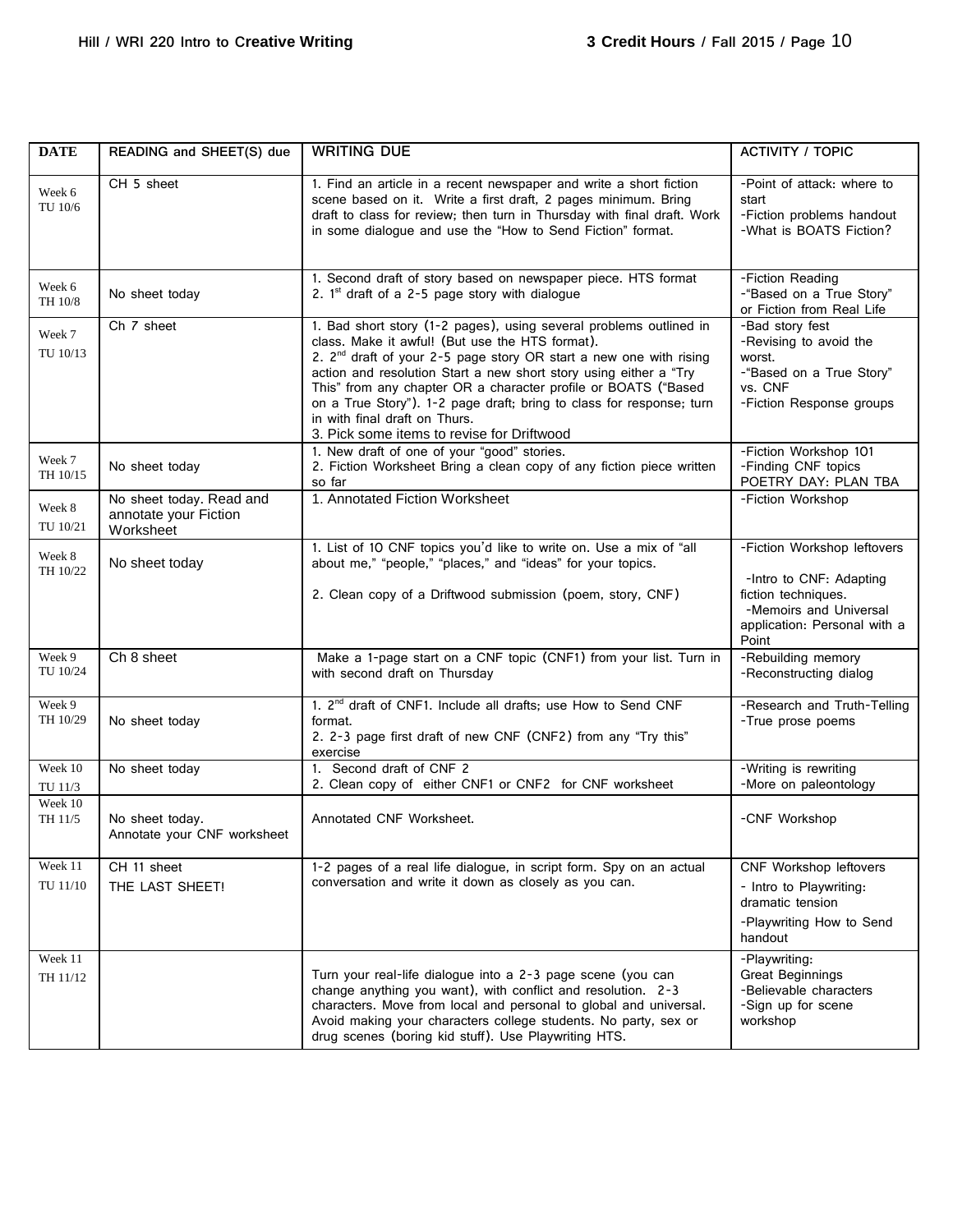| <b>DATE</b>                                                    | <b>READING SHEET(S)</b>                | <b>WRITING DUE</b>                                                                                                                                                                                                                                              | <b>ACTIVITY / TOPIC</b>                                                                |
|----------------------------------------------------------------|----------------------------------------|-----------------------------------------------------------------------------------------------------------------------------------------------------------------------------------------------------------------------------------------------------------------|----------------------------------------------------------------------------------------|
| Week 12<br>TU<br>11/17                                         |                                        | 1. Scripts for scenes. If your scene is being played, bring script<br>copies for each character in your scene. 3 characters = 3 copies,<br>etc.                                                                                                                 | Playwriting:<br><b>Great Middles</b>                                                   |
| Week 12<br>TH<br>11/19                                         |                                        | 1. Scripts for scenes<br>2. If your scene is being played, bring script copies for each<br>character in your scene. 3 characters = 3 copies, etc.                                                                                                               | -Playwriting: Great endings.<br>-Live workshops<br>-Handling dialogue                  |
| Week 13<br>TU<br>11/24                                         |                                        | 1. 2-3 page scene with a prop (weapon, game, valuable item, etc.,<br>etc.) as a central focus. 2-3 characters, none of them students.<br>If your scene is being played, bring script copies for each character<br>in your scene. 3 characters = 3 copies, etc.  | -Live workshops<br>-Problems and solutions                                             |
| Week 13<br>TH<br>11/26                                         |                                        | <b>HAPPY THANKSGIVING!</b>                                                                                                                                                                                                                                      | -Write big. Eat big.<br>Use the family<br>Thanksgiving as writing<br>inspiration       |
| Week<br>14<br>TU 12/1                                          |                                        | 1. Expand ONE of your scenes so far into a 5-minute (5-page)<br>play OR start fresh with any of the "Try This" exercises OR use an<br>idea from family Thanksgiving. Bring in work in progress for<br>response; turn in final on Tues.<br>2. Scripts for scenes | -Live workshops<br>-Problems and solutions<br>- Start on Chapbooks and<br>/or mailings |
| Week 14<br>TH 12/3                                             |                                        | 1. Bring in a revised poem, story or CNF (no scripts) for Mixed<br>Genre Workshop Clean copy, no staples.                                                                                                                                                       | Publication 101:<br>-The Writers Market Cover<br>and Query Letters                     |
| Week 15<br>TU 12/8                                             | Annotate your Mixed Genre<br>Worksheet | 1. Final 5 min. play. Use HTS format<br>2. Annotated Mixed Genre Worksheet                                                                                                                                                                                      |                                                                                        |
| Week 15<br>TH<br>12/10                                         |                                        | 1. Chapbook/Mailing final                                                                                                                                                                                                                                       | -Mixed Genre workshop<br>leftovers<br>--Prep for final exam                            |
| Finals<br>Week<br>TU<br>12/16<br>10:30<br>am till<br>$1:00$ pm |                                        | Final Exam: performance / reading                                                                                                                                                                                                                               | Have a blessed Christmas                                                               |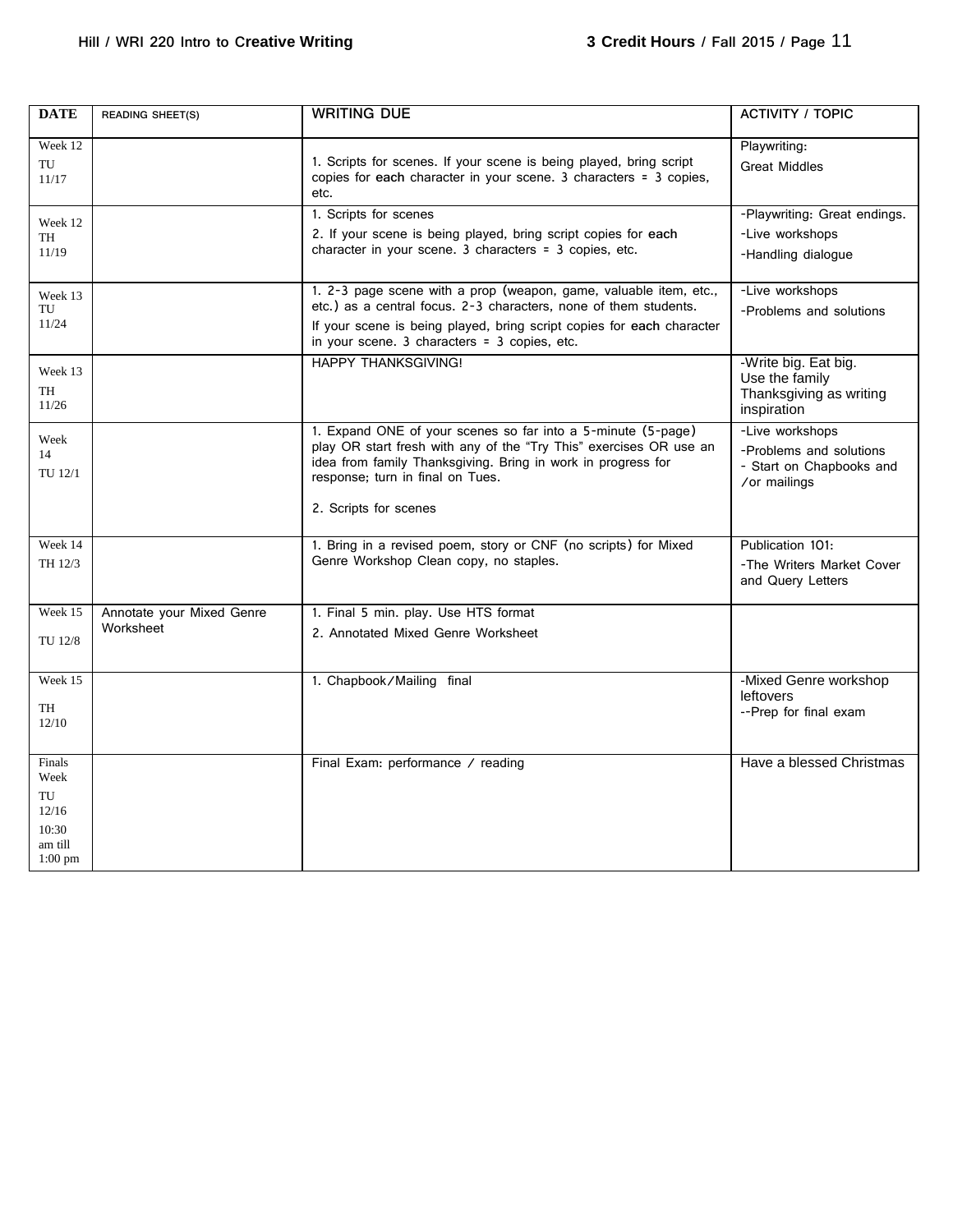## SAMPLE READING LOG SHEET

Ferd Loma Jr. WRI220 Creative Writing Dr. Rick Hill September 6, 2015

Log for Chapter 1

"Writing is rewriting" --Sheldon Leonard, p 6

"Poems aren't finished; they're just abandoned"—Gerta LeStrange, p.9

Lots of good stuff in this intro chapter, but these quotes stood out. Whenever I start something new I feel like I've lost my writing snap—"I thought I was a pretty good writer, so how did I get so clunky and stupid? I'll never write again!" But if I take the time to do several drafts, I get smoother and smarter with each one. It's good to read LaStrange's assertion that I'm not "cheating" by doing lots of drafts, and that professional prose writers sometimes do fifty versions of their opening paragraph, etc., and that poets do a hundred drafts of short poems. Good, too, to keep in mind that if another draft doesn't make the work better, I can always go back to the previous draft.

JOURNALS p. 7: I was afraid of this—they're telling me again to get a journal and carry it around with me. On page 13 the author reiterates, "Most writers carry a journal at all times." Yes, but when I carry a journal, I lose it, usually within the first week. Most of them, anyway. But I loved the sample journals on pp 8-10, especially Billy Collins's mix of quotes, thoughts, jokes, etc. I'm inspired to try another journal and to hold on to it. The chain-to-the-beltloop works on my wallet; maybe I'll get another chain for my journal.

I tried a two-minute freewrite from the Try This exercise on p. 7. I did the kind where you don't stop moving the pen for the prescribed time, even if you have to write nonsense or "I don't know what to write" over and over. I was amazed at how much I wrote in 2 minutes, and I got the idea for the poem I wrote this week from the freewrite (see assignment package).

Question: I would like to make an appointment to go over a poem. How do I do that? It says in the syllabus that we can make appointments, but do we call you, or what?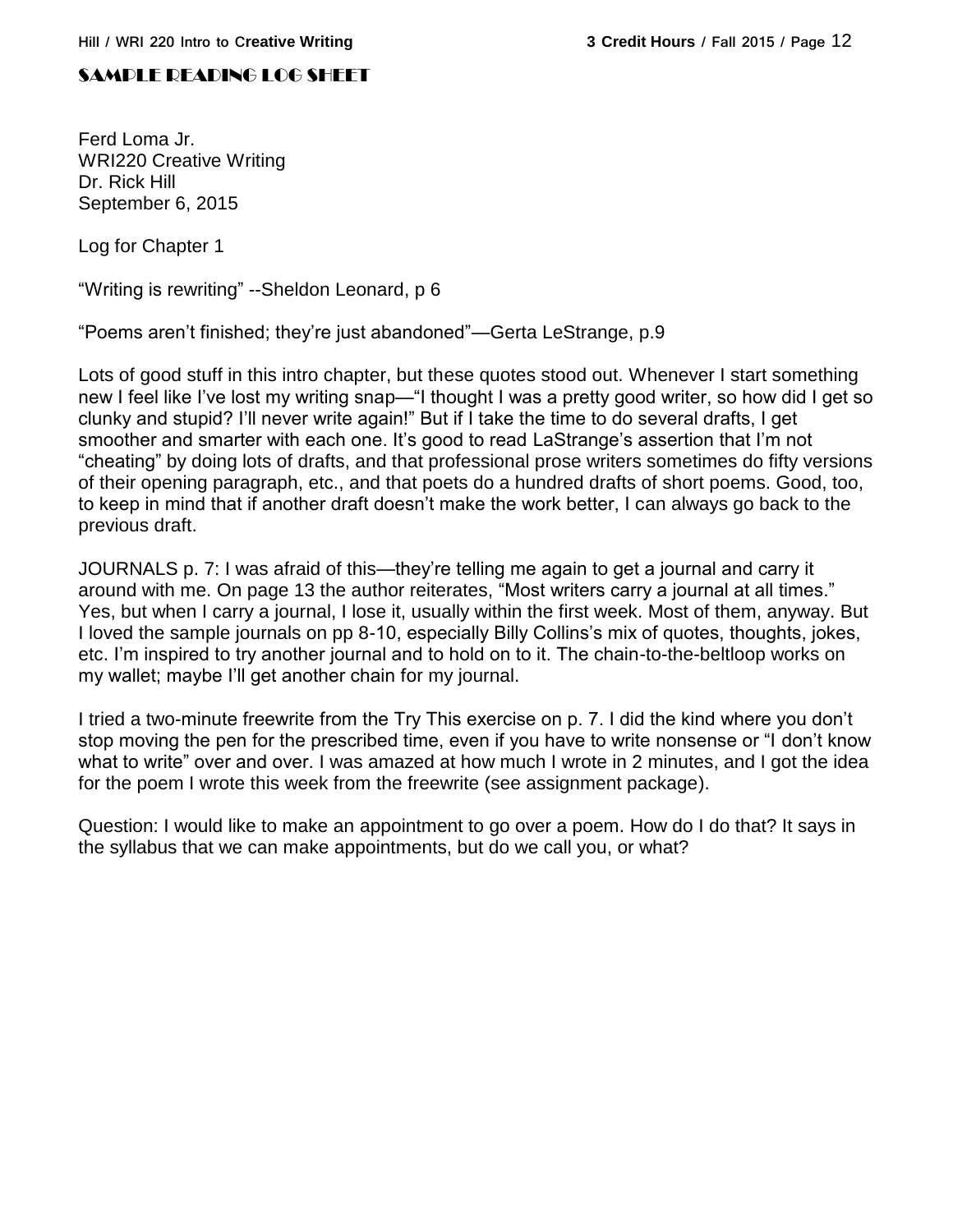Rick Hill 4951 Arroyo Lindo Ave San Diego CA 92117 (858) 270-5227 rhill@pointloma.edu

HOW TO SEND A POEM FOR PUBLICATION (Use this format for all your poem assignments)

> *Hey, lookit this cool format job—this poet's been around the block a few times!* —Ronald McBardbird, Editor, *Poultry* Magazine

Set up your poem like this one With your name & address at the top Followed by the title in caps Either centered or flush left

If you have an epigraph Center your title And under it put the epigraph as shown above In italics and smaller type

Single-space unless publication guidelines say otherwise

Use black ink and avoid *fancy fonts:* Courier, Times New Roman or Ariel 12 pt. type are best unless there's some good reason Not to use them, like fitting a long poetry line on one line as above

Generally poems start at the left margin But you can center them Or have any configuration of indents You think necessary

It's best not to crowd pages, and if The poem continues past the first page You need to tell the reader whether the start Of the next page is the same stanza or a new one

If the stanza continues on next page, write, on the right: [CONTINUED, SAME STANZA] (include the brackets) If the next page starts a brand new stanza You can indicate it like so:

[CONTINUED, NEW STANZA]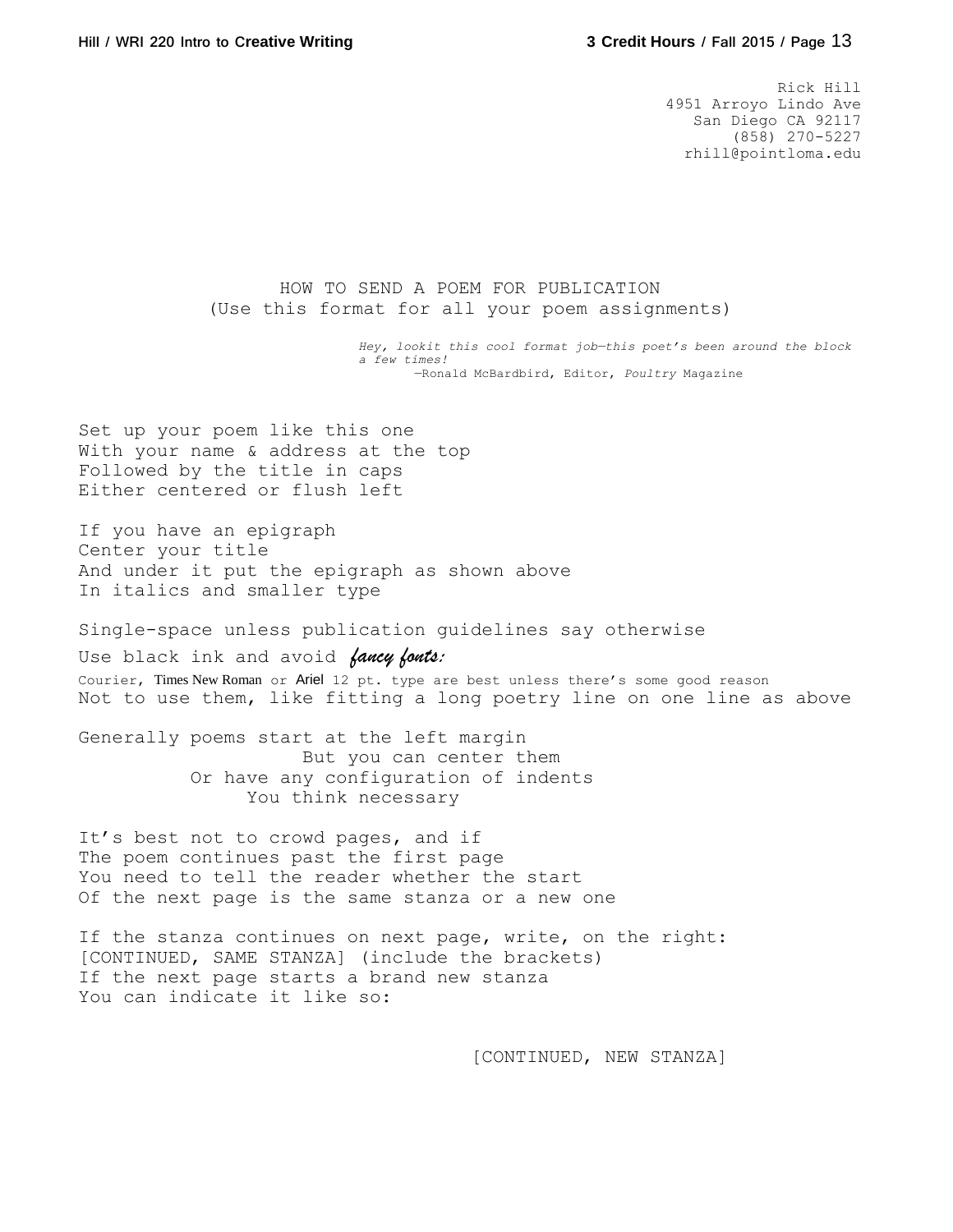Rick Hill / How To / 2 of 2

It's best if possible to not break stanzas between pages but Sometimes you just have to break them with "Continued, Same Stanza" Just indicate clearly what you're doing And there should be no problem

Send your real poem single-sided Rather than double-sided as this example And set up your second page as above

> with your name, a short title and the page number and how many pages total and oh yes if the poem has really long lines like this one indicate that the line is continuing by indenting as in this example (you can also tell that this is all one line in this poem because all the starts of my real lines are capitalized (not to say that you have to capitalize the starts of your lines)) and remember that the magazine may break the long line in different places than you broke it in your manuscript

Well that's About it Except that you don't have to write "The End" at The End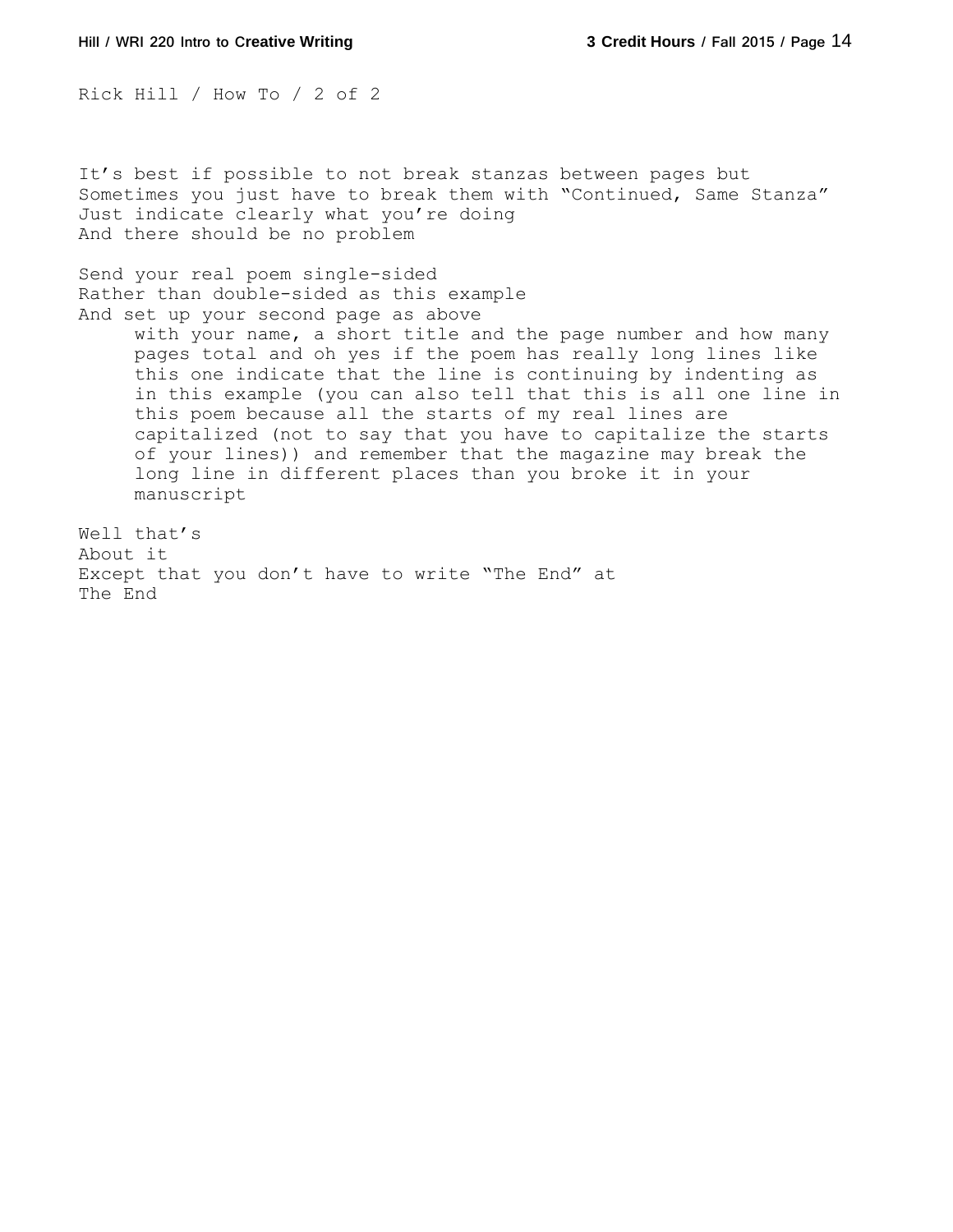Syllabus quiz NAME

I. Circle T for true or F for False. (All questions derived from the professor's actual class experiences)

- 1. **T F** Since this is a creative writing course, attendance is not a big issue. Talent is everything.
- 2. **T F** Outside of class assignments should be typed and on time, but it's okay to turn them all in handwritten if you'd rather handwrite them or if you have computer trouble.
- 3. **T F** Students should not turn in assigned work they think is below their best standard. Better to hold off turning in an assignment until you feel inspired enough to do it well.
- 4. **T F** If a student doesn't have time to do an assignment before class, it's okay to write them during class and turn them in at the end of the class period.
- 5. **T F** If a student becomes confused about what is due, s/he should ask a classmate instead of the professor—he will be irritated and punish you if you need clarification.
- 6. **T F** If a student must ask the professor about some assignment confusion, it is best to hold off asking about it until the assignment is supposed to be turned in.
- 7. **T F** If a student has problems with a computer or printer, the late work policy will of course not apply.
- 8. **T F** For full participation credit, students should bring the textbooks and all supplies to class every day.
- 9. **T F** If a student does the day's work but forgets to bring it to class, the dropped score policy will apply.
- 10. **T F** If a student is shy and doesn't feel much like talking in class, the full class participation credit will be given anyhow as long as the student is a good writer.
- 11. **T F** Since this is a 2014 course for cool modern urbanites, rhyming poems, happy-ending stories, children's stories, and devotional essays are understood to be childish and/or lame and should be avoided.
- 12. **T F** After the missing/substandard reading sheet and missing/substandard assignment drop are used, students should expect the professor to drop more sheets and assignments if they are having writer's block or other good reasons for not getting them in.
- 13. **T F** It is okay to use any language you want in your writing, including all assignments, but work with language that might offend others should not be read aloud in class, and plays with objectionable language should not be staged. Always check questionable items with the professor.

#### **II**. **Please Answer each question in 5 words or fewer. Complete sentences are not necessary***.*

1. Where on the syllabus can you find the information on how to contact the professor at work, at home, by e-mail, and by phone?

- 2. What is the e-mail requirement for the course?
- 3. What sort of creative writing experience do you need to do well in this course?
- 4. According to the syllabus, how much time should you budget for reading and writing in order to keep up with the class?
- 5. What should you do if you would like more professor feedback on a piece of writing after you get it back?
- 6. What happens if you don't use the "How to Send" format for your assignments?
- 7. What happens if you forget to put the name/class/date/chapter heading at the top of your reading sheet?
- 8. If you miss or forget or do poorly on one reading sheet, how will that poor score affect your final grade?